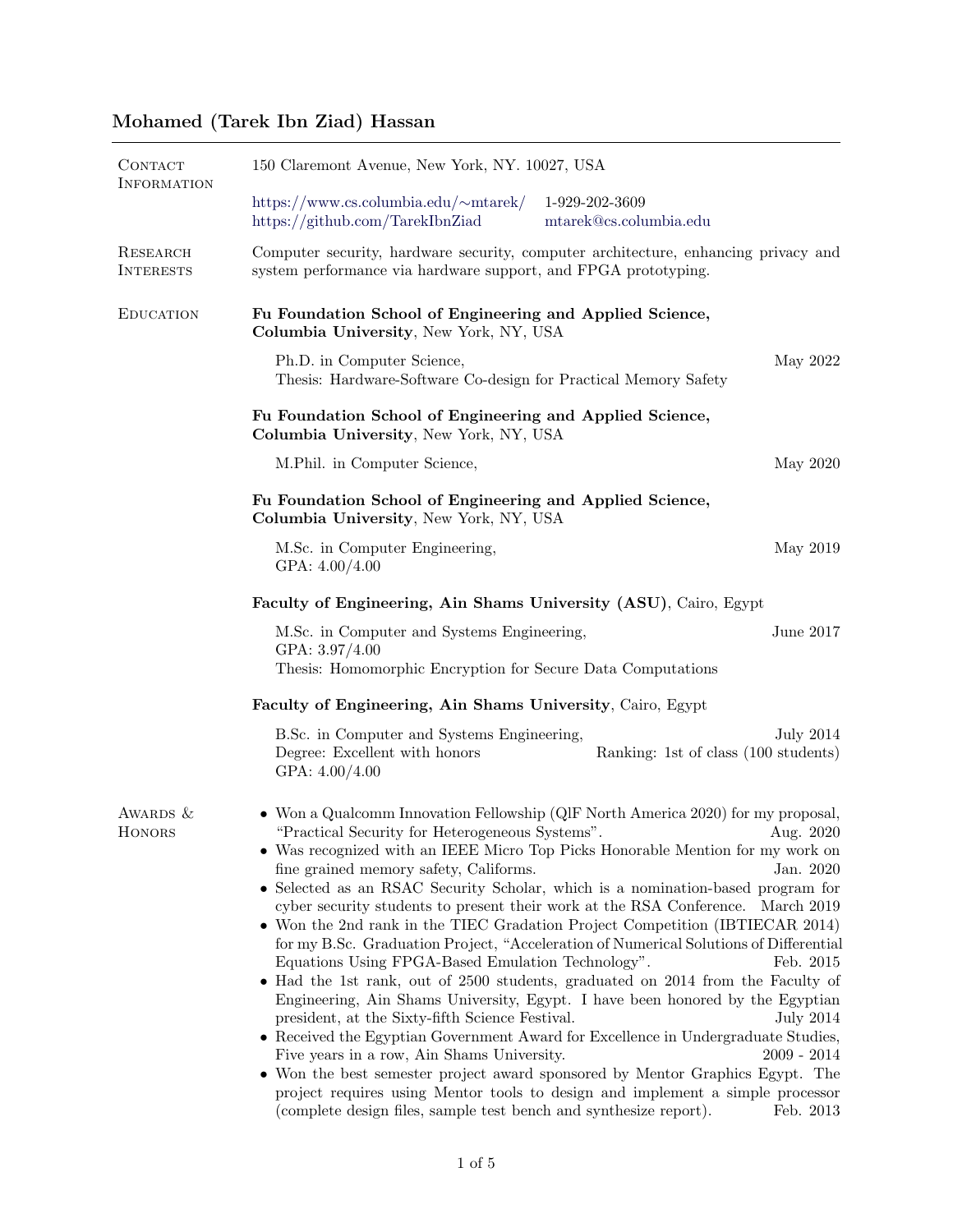| Graduate Research Assistant at Columbia University Sept. 2017 to May 2022 |  |  |  |  |  |  |
|---------------------------------------------------------------------------|--|--|--|--|--|--|
|---------------------------------------------------------------------------|--|--|--|--|--|--|

Work **EXPERIENCE** 

Served as teaching assistant and grader for the following courses:

- CSEEW4824: Computer Architecture [Fall 2019]
- COMSE6424: Hardware Security [Fall 2018]

Worked at the Computer Architecture and Security Technologies Lab (CASTL).

- Designed and implemented a software/hardware solution, No-FAT, for lightweight memory safety checks with no metadata.
- Designed and implemented a cohesive solution, SPAM, to mitigate software- and hardware-based memory vulnerabilities.
- Designed a novel technique, PAS, to mitigate code-reuse attacks in resource constrained devices (e.g., IoT devices) using minimal hardware adjustments with no software changes.
- Performed the microarchitecture design and implementation of a novel cache line formatting scheme, Califorms, which provides intra-object protection with low performance overheads compared to existing work.
- Performed the control-theory analysis for a practical technique, YOLO, which aims at increasing the resiliency of Cyber-Physical Systems against software attacks.
- Investigated novel power-based techniques to prevent Hardware Trojans insertion during both design-time and fabrication.

## Summer Intern at NVIDIA Research June 2021 to Aug. 2021

Joined the Architecture Research Group and was responsible for the design and implementation of compiler and hardware based memory safety solutions on GPUs.

## Summer Intern at QPSI, Qualcomm Inc June 2020 to Aug. 2020

• CSE271: System Dynamics and

• CSE351: Electrical Testing (2)

Control Components

Worked with the Systems Security and Research Team and was responsible for:

- Characterizing code gadgets on the Qualcomm Hexagon processor and evaluating current & potential mitigations.
- Analyzing the security of the Audio framework on current Hexagon DSPs.

## Teaching Assistant at Faculty of Engineering, ASU Aug. 2014 to July 2017

Served as teaching assistant and grader for the following courses:

- CSE011: Computer Technology
- CSE121: Computer Programming
- CSE128: Software Engineering (1)
- CSE222: Software Engineering  $(2)$
- CSE211: Computer Organization (1) • CSE431: Computer Networks • CSE451: Electrical Testing (3)

## Software Development Engineer, Mentor Graphics Feb. 2016 to July 2017

Joined the Hardware Modeling Team of Virtual Platforms and was responsible for:

- Developing software Models for Hardware devices using Vista tools.
- Creating SystemC TLM 2.0 models that can be used to create Virtual Platforms.
- Applying unit testing/debug.

## Summer Intern at MED, Mentor Graphics July 2013 to Sept. 2013

Designed and implemented a hardware-based solution to accelerate the Finite Element Method computations using Matlab system generator and Xilinx FPGA boards.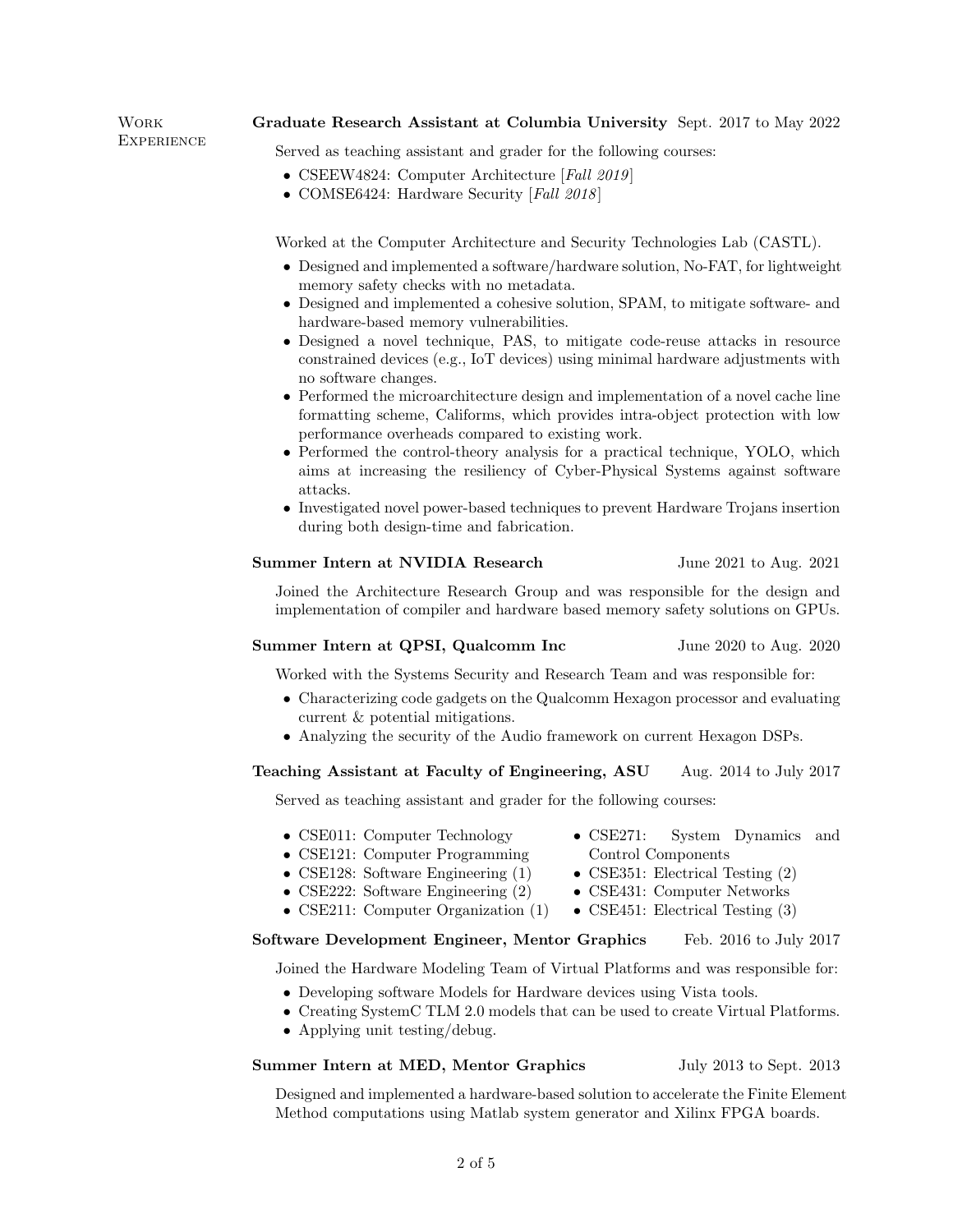| TECHNICAL<br><b>SKILLS</b>     | <b>Programming Languages</b><br><b>HDL</b> Languages<br><b>Scripting Languages</b><br>Hardware<br>Compiler<br><b>EDA</b> Tools                                                                                                                                                                       | $C/C++$ , CUDA, Java, SystemC.<br>Verilog HDL, VHDL.<br>Python, Perl, Tcl.<br>FPGA, Mentor hardware emulators (Veloce), HCS12.<br>Clang/LLVM.<br>Synopsys Design Tools, Xilinx ISE Design Suite,<br>ModelSim, Quartus, Code Warrior.                                                                                        |  |  |  |  |
|--------------------------------|------------------------------------------------------------------------------------------------------------------------------------------------------------------------------------------------------------------------------------------------------------------------------------------------------|-----------------------------------------------------------------------------------------------------------------------------------------------------------------------------------------------------------------------------------------------------------------------------------------------------------------------------|--|--|--|--|
|                                | <b>Simulation Tools</b>                                                                                                                                                                                                                                                                              | Gem5, Matlab/Simulink, CST, Multisim.                                                                                                                                                                                                                                                                                       |  |  |  |  |
| JOURNAL<br><b>PUBLICATIONS</b> | 1. M. Tarek Ibn Ziad, M. Hossam, M. A. Masoud, M. Nagy, H. A. Adel, Y.<br>Alkabani, M. W. El-Kharashi, K. Salah, and M. AbdelSalam. "On Kernel Accel-<br>eration of Electromagnetic Solvers via Hardware Emulation", Computers and<br>Electrical Engineering, Volume 47, October 2015, Pages 96-113. |                                                                                                                                                                                                                                                                                                                             |  |  |  |  |
| CONFERENCE<br>PUBLICATIONS     | <b>ArXiv Pre-prints</b>                                                                                                                                                                                                                                                                              |                                                                                                                                                                                                                                                                                                                             |  |  |  |  |
|                                | 1. Evgeny Manzhosov, Adam Hastings, Meghna Pancholi, Ryan Piersma, Mohamed<br><b>Tarek Ibn Ziad</b> and Simha Sethumadhavan. "MUSE: Multi-Use Error Correction<br>Codes", <i>Technical Report</i> , July 2021.                                                                                       |                                                                                                                                                                                                                                                                                                                             |  |  |  |  |
|                                | ember 2020.                                                                                                                                                                                                                                                                                          | 2. Mohamed Tarek Ibn Ziad, Miguel A. Arroyo, and Simha Sethumadhavan.<br>"SPAM: Stateless Permutation of Application Memory", Technical Report, Sept-                                                                                                                                                                       |  |  |  |  |
|                                | Security", <i>Technical Report</i> , August 2020.                                                                                                                                                                                                                                                    | 3. Mohamed Tarek Ibn Ziad, Miguel A. Arroyo, Evgeny Manzhosov, Vasileios<br>P. Kemerlis, and Simha Sethumadhavan. "Using Name Confusion to Enhance                                                                                                                                                                          |  |  |  |  |
|                                | <b>Accepted Papers</b>                                                                                                                                                                                                                                                                               |                                                                                                                                                                                                                                                                                                                             |  |  |  |  |
|                                | Worldwide Event, September 2021.                                                                                                                                                                                                                                                                     | 1. Mohamed Tarek Ibn Ziad, Miguel A. Arroyo, Evgeny Manzhosov, Vasileios<br>P. Kemerlis, and Simha Sethumadhavan. "EPI: Efficient Pointer Integrity For<br>Securing Embedded Systems", In the Proceedings of the 2021 IEEE International<br>Symposium on Secure and Private Execution Environment Design (SEED '21),        |  |  |  |  |
|                                |                                                                                                                                                                                                                                                                                                      | 2. Mohamed Tarek Ibn Ziad, Miguel A. Arroyo, Evgeny Manzhosov, and Simha<br>Sethumadhavan. "ZeRØ: Zero-Overhead Resilient Operation Under Pointer Integ-<br>rity Attacks", In the Proceedings of the 48th International Symposium on Computer<br>Architecture (ISCA-48), Worldwide Event, June 2021.                        |  |  |  |  |
|                                |                                                                                                                                                                                                                                                                                                      | 3. Mohamed Tarek Ibn Ziad, Miguel A. Arroyo, Evgeny Manzhosov, R. Piersma,<br>and Simha Sethumadhavan. "No-FAT: Architectural Support for Low Overhead<br>Memory Safety Checks", In the Proceedings of the 48th International Symposium<br>on Computer Architecture (ISCA-48), Worldwide Event, June 2021.                  |  |  |  |  |
|                                |                                                                                                                                                                                                                                                                                                      | 4. Hiroshi Sasaki, Miguel A. Arroyo, M. Tarek Ibn Ziad, Koustubha Bhat, Kanad<br>Sinha, and Simha Sethumadhavan. "Practical Byte-Granular Memory Blacklisting<br>using Califorms", In the Proceedings of the 52nd IEEE/ACM International Sympo-<br>sium on Microarchitecture (MICRO-52), Columbus, Ohio, USA, October 2019. |  |  |  |  |
|                                |                                                                                                                                                                                                                                                                                                      | 5. Miguel A. Arroyo, M. Tarek Ibn Ziad, Hidenori Kobayashi, Junfeng Yang, and<br>Simha Sethumadhavan. "YOLO: Frequently Resetting Cyber-Physical Systems<br>for Security", In the Proceedings of the SPIE Defense and Commercial Sensing,                                                                                   |  |  |  |  |

Baltimore, Maryland, USA, April 2019.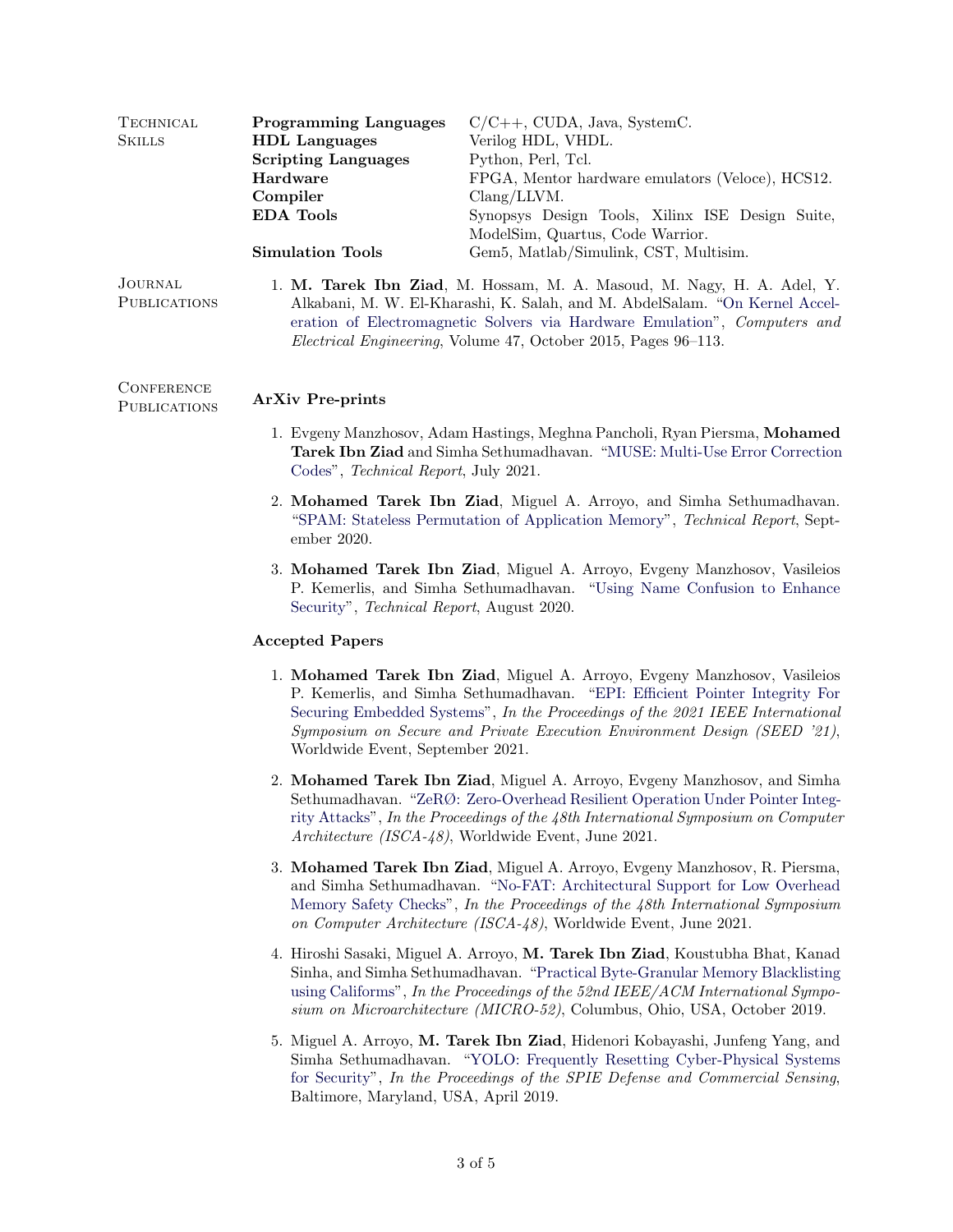- 6. M. Tarek Ibn Ziad and Simha Sethumadhavan. ["Subtractive Hardware Trojans"](https://www.cs.columbia.edu/~mtarek/files/preprint_RSA19_SubTrojans.pdf), In RSA Conference Poster Session, San Francisco, CA, USA, March 2019.
- 7. M. Tarek Ibn Ziad, Amr Alanwar, Moustafa Alzantot, and Mani Srivastava. ["CryptoImg: Privacy Preserving Processing Over Encrypted Images"](http://ieeexplore.ieee.org/document/7860550/), In the Proceedings of the 2nd IEEE Workshop on Security and Privacy in the Cloud (SPC), held in conjunction with the IEEE Conference on Communications and Network Security (CNS), Philadelphia, PA, USA, October 2016.
- 8. M. Tarek Ibn Ziad, Y. Alkabani, M. W. El-Kharashi, K. Salah, and M. Abdel-Salam. ["Accelerating Electromagnetic Simulations: a Hardware Emulation App](http://ieeexplore.ieee.org/document/7440386/?arnumber=7440386)[roach"](http://ieeexplore.ieee.org/document/7440386/?arnumber=7440386), In Proceedings of the 2015 IEEE International Conference on Electronics Circuits, and Systems (ICECS), pages 592–595, Cairo, Egypt, December 2015.
- 9. M. Tarek Ibn Ziad, Y. Alkabani, and M. W. El-Kharashi. ["On Hardware](http://ieeexplore.ieee.org/document/7334863/?arnumber=7334863) [Solution of Dense Linear Systems via Gauss-Jordan Elimination"](http://ieeexplore.ieee.org/document/7334863/?arnumber=7334863), In Proceedings of the 2015 IEEE Pacific Rim Conference on Communications, Computers, and Signal Processing (PacRim), pages 364–369, Victoria, B.C., Canada, August 2015.
- 10. M. Tarek Ibn Ziad, A. Al-Anwar, Y. Alkabani, M. W. El-Kharashi, and H. Bedour. ["Homomorphic Data Isolation for Hardware Trojan Protection"](http://ieeexplore.ieee.org/document/7309551/?arnumber=7309551), In Proceedings of the IEEE Computer Society Annual Symposium on VLSI (ISVLSI 2015), pages 131–136, Montpellier, France, July 2015.
- 11. M. Tarek Ibn Ziad, M. Hossam, M. A. Masoud, M. Nagy, H. A. Adel, Y. Alkabani, M. W. El-Kharashi, K. Salah, and M. AbdelSalam. ["Finite Element](http://ieeexplore.ieee.org/document/7168913/) [Emulation-based Solver for Electromagnetic Computations"](http://ieeexplore.ieee.org/document/7168913/), In Proceedings of the 2015 IEEE International Symposium on Circuits and Systems (ISCAS), pages 1434–1437, Lisbon, Portugal, May 2015.
- 12. M. Tarek Ibn Ziad, A. Al-Anwar, Y. Alkabani, M. W. El-Kharashi, and H. Bedour. ["E-Voting Attacks and Countermeasures"](http://ieeexplore.ieee.org/document/6844649/). In the Proceedings of the 10th International Symposium on Frontiers of Information Systems and Network Applications (FINA 2014), held in conjunction with the 28th IEEE International Conference on Advanced Information Networking and Applications (AINA-2014), pages 269–274, Victoria, BC, Canada, May 2014.

## PATENTS

Work In

- 1. Methods & Systems for Fine Granularity Memory Blacklisting to Detect Memory Access Violations, [Application No. US 16/744922,](https://www.freepatentsonline.com/20200233591.pdf) Simha Sethumadhavan, Hiroshi Sasaki, Mohamed Tarek Ibn Ziad, and Miguel A. Arroyo, 2019.
- 2. Control Flow Protection Based on Phantom Addressing, [Application No. US](https://www.freepatentsonline.com/20220019657.pdf) [17/030785,](https://www.freepatentsonline.com/20220019657.pdf) Simha Sethumadhavan, Miguel A. Arroyo, Mohamed Tarek Ibn Ziad, and Evgeny Manzhosov, 2019.

## Progress 1. Mohamed Tarek Ibn Ziad and Simha Sethumadhavan. "Hardware Support For Memory Safety", Synthesis Lectures on Computer Architecture.

- 2. Mohamed Tarek Ibn Ziad, Evgeny Manzhosov, and Simha Sethumadhavan. "C-4: Compromising Cryptographic Capability Computing".
- 3. Mohamed Tarek Ibn Ziad, Evgeny Manzhosov, Ryan Piersma, and Simha Sethumadhavan. "STOPS: Speculation-Throttling Operation For Secrets".